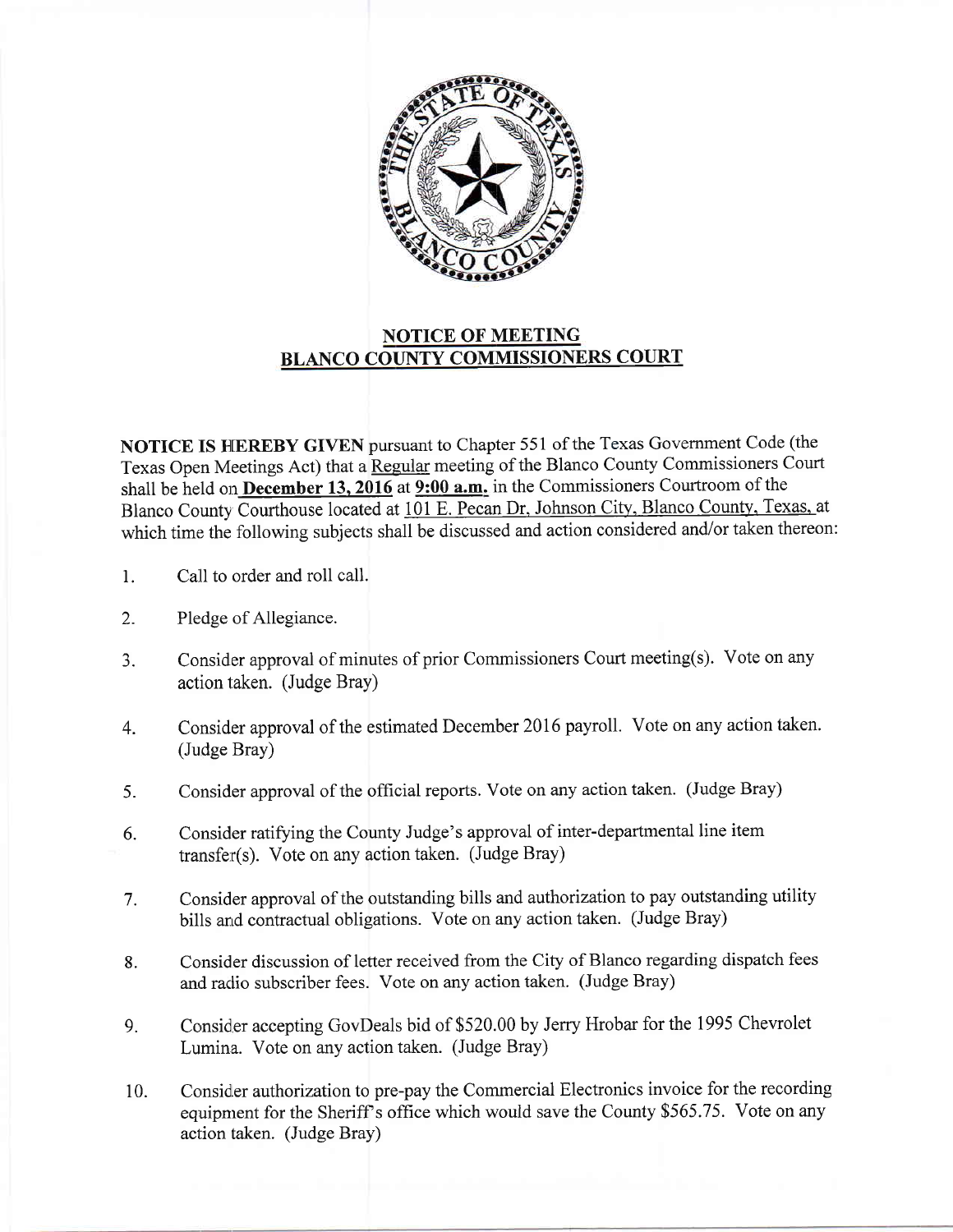- 1i. Consider appointment of Amber Newby to the Blanco County Child Protection and Family Advocacy Board. Vote on any action. (Judge Bray/Connie Russell)
- 12. Consider implementing Credit Card Use Policy and Restrictions. Vote on any action taken. (Judge Bray/Cindy Lent, Auditor)
- 13. Consider appointment of the following individuals to serve a two-year term beginning Jan. 1, 2017 to December 31, 2018 on the South Blanco County ESD board: Ann Hall, Mike Rieken and Dan Brandenstein. Vote on any action taken. (Judge Bray)
- Consider appointment of the following individuals to serve a two-year term beginning Jan, 1, 2017 to December 31, 2018 on the North Blanco County ESD board: Kay Odiome, David O'Bannon and Glenn Sultemeier. Vote on any action taken. (Judge Bay) 14.
- Consider authorization for the County Judge to sign an Assessment and Collection Agreement with the Blanco County Central Appraisal District for the purpose of consolidating certain functions relating to the collection of property taxes. Vote on any action taken. (Judge Bray) 15.
- Consider burn ban. Vote on any action taken. (Judge Bray) 16.
- Consider prohibiting or restricting the sale or use of "restricted fireworks" which are defined as "skyrockets with sticks" and/or "missiles with fins" as classified in 49 Code of Fecleral Regulations, Section 173.100(r)(2). Vote on any action taken. (Judge Bray) 17.
- Update of Blanco County Historical Commission prospective members. Information item only. (Judge Bray) 18.
- Recognition of outgoing officials with reception to follow. 19.
- Adiourn. 20.

 $\frac{q^{th}}{1}$  day of December, 2016. SIGNED this the

Brett Bray, County Judge Blanco County, Texas